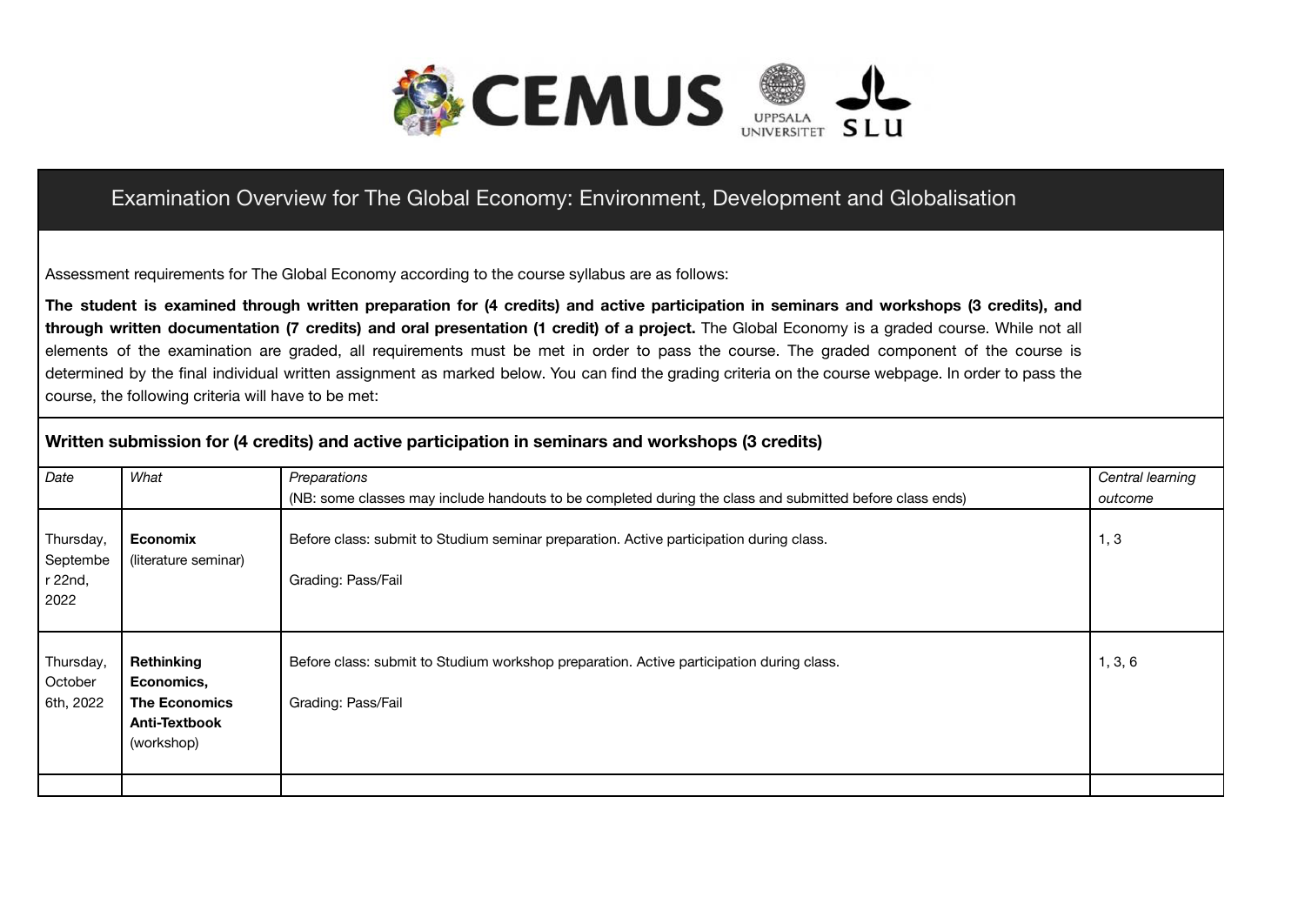

| Tuesday,<br>November<br>1st, 2022                                               | <b>Trade Game</b><br>(workshop)                                                                                     | No pre-submission. Active participation during class.<br>Grading: Pass/Fail                                                                                      | 2, 5, 6 |  |
|---------------------------------------------------------------------------------|---------------------------------------------------------------------------------------------------------------------|------------------------------------------------------------------------------------------------------------------------------------------------------------------|---------|--|
| Thursday,<br>November<br>10th, 2022                                             | <b>Natural Resource</b><br><b>Conflicts and</b><br><b>Sustainable</b><br><b>Development</b><br>(literature seminar) | Before class: submit to Studium seminar preparation. Active participation during class.<br>2, 5, 7<br>Grading: Pass/Fail                                         |         |  |
| Thursday,<br>November<br>17th, 2022                                             | <b>Environmental</b><br>Peacebuilding                                                                               | No pre-submission. Active participation during class. Written group reflection submitted to Studium after class.<br>Grading: Pass/Fail                           | 2, 5, 7 |  |
| Tuesday,<br>December<br>20th, 2022                                              | <b>The Divide</b><br>(literature seminar)                                                                           | Before class: submit to Studium seminar preparation. Active participation during class.<br>Grading: Pass/Fail                                                    | 1, 2, 4 |  |
|                                                                                 |                                                                                                                     |                                                                                                                                                                  |         |  |
| Written documentation (7 credits) and oral presentation (1 credit) of a project |                                                                                                                     |                                                                                                                                                                  |         |  |
| Date                                                                            | What                                                                                                                | Preparations                                                                                                                                                     |         |  |
| Thursday,<br>December<br>22nd,<br>2022                                          | Final assignment<br>presentations                                                                                   | Before class: Prepare a brief presentation of the outline/content of your final assignment. Active participation required during<br>class.<br>Grading: Pass/Fail | 6, 7    |  |